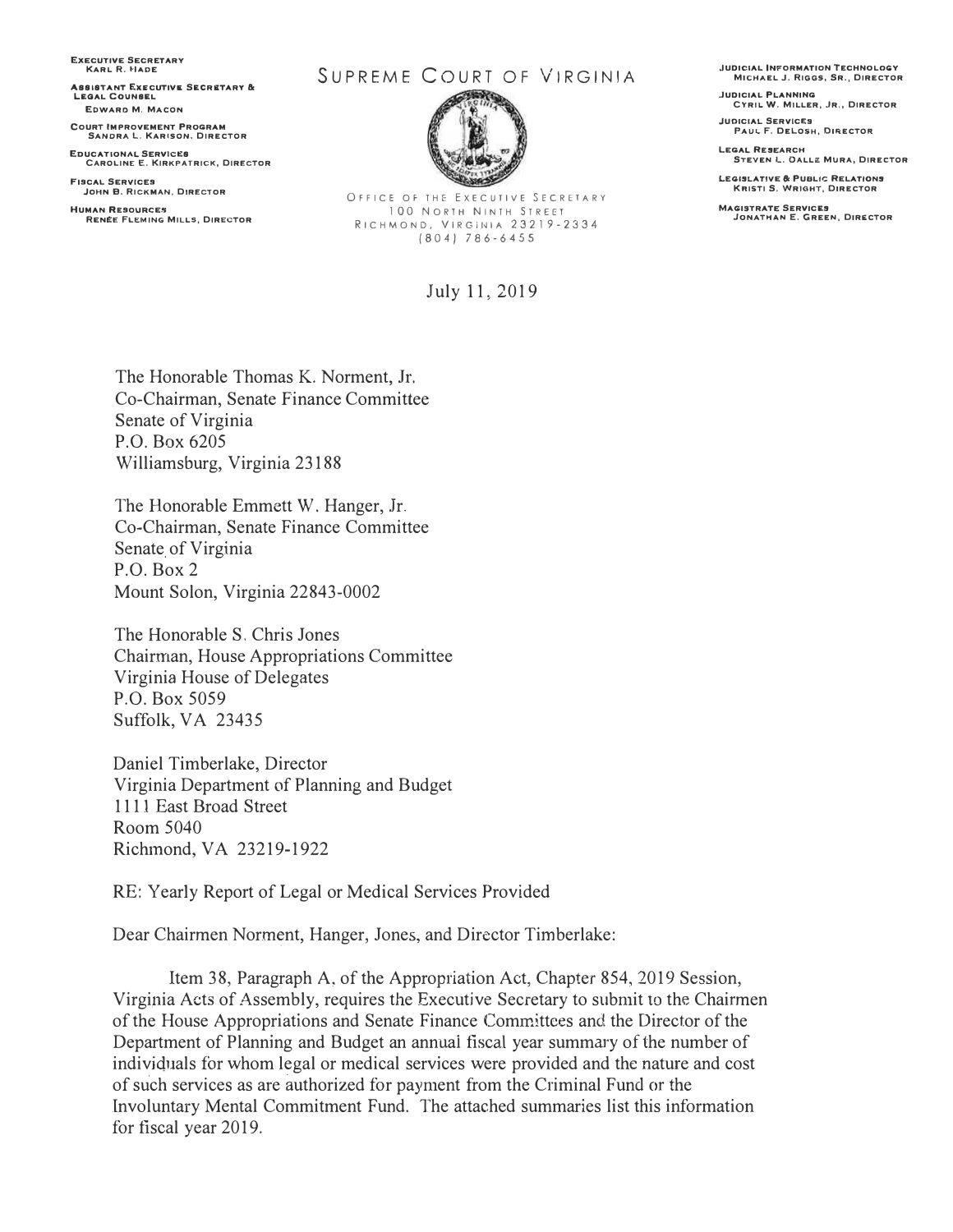Yearly Report of Legal or Medical Services Provided July 11, 2019 Page Two

If you have any questions regarding this report, please do not hesitate to contact me.

With kind regards, I am

Very truly yours,

*·µ71�*

Karl R. Hade

KRH:jrp Enclosures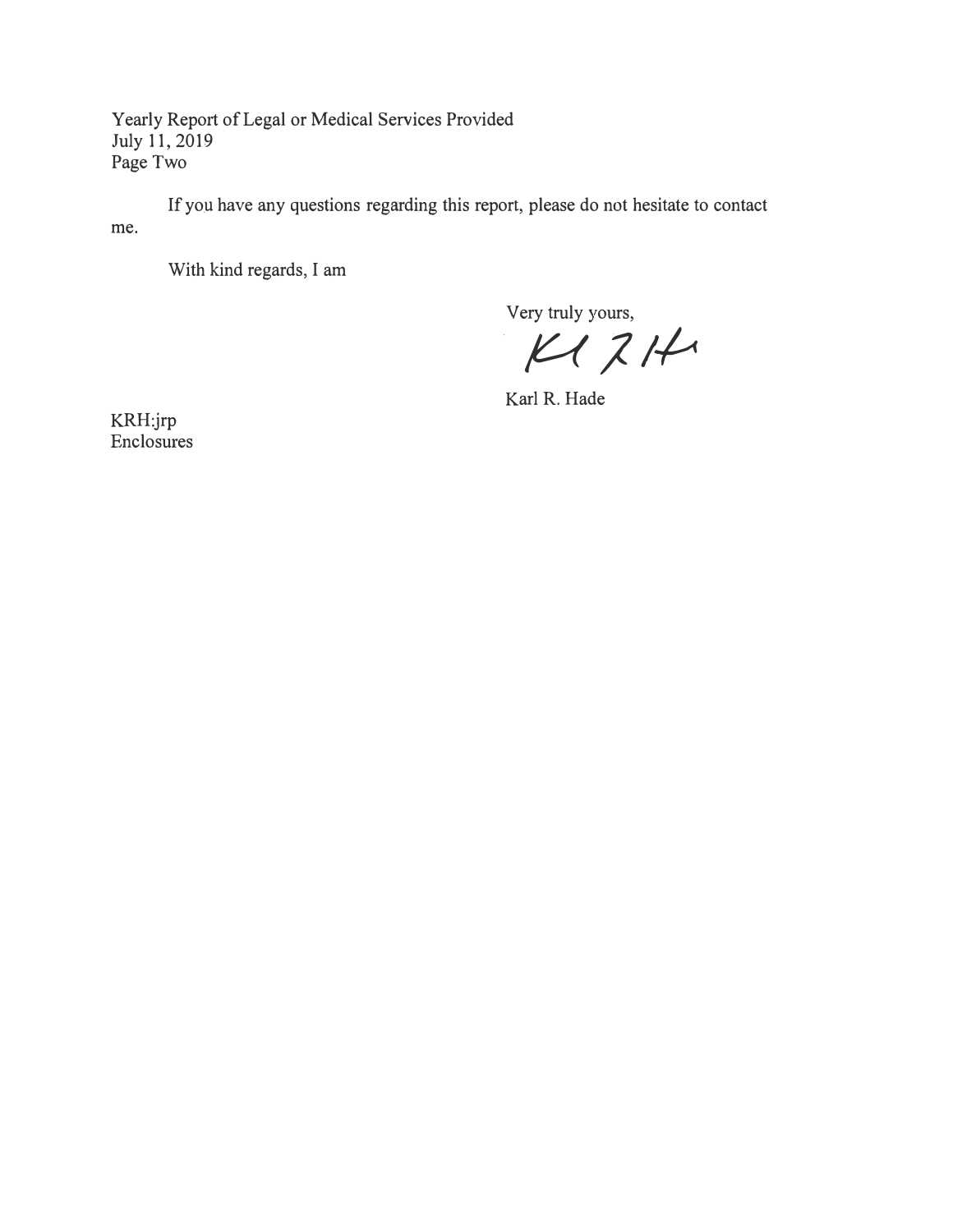## INTEGRATED DECISION SUPPORT SYSTEM CRIMINAL FUND - COMMONWEALTH TOTALS SUPREME COURT OF VIRGINIA

| 08-JUL-19 |                                |  |  |  | Page 1 of 1 |
|-----------|--------------------------------|--|--|--|-------------|
|           | Fiscal Month 12 Fiscal Year 19 |  |  |  |             |

June 19

|                                | Ele.<br>TOC     |                                                                                                   |                             | Individuals<br><b>YTD</b><br><b>MTD</b> |                | Charges<br>MTD YTD |                          | Amount<br><b>YTD</b><br><b>MTD</b> |  |
|--------------------------------|-----------------|---------------------------------------------------------------------------------------------------|-----------------------------|-----------------------------------------|----------------|--------------------|--------------------------|------------------------------------|--|
| <b>Statute</b>                 |                 | Description                                                                                       |                             |                                         |                |                    |                          |                                    |  |
| $16.1 - 267$                   |                 | 10 B COURT APPOINTED ATTORNEY - J&DR COURT FELONY - CLASS 2                                       | 41                          | 353                                     | 53             | 449                | 20,308.20                | 102,164.04                         |  |
| $16.1 - 267$                   | 10 <sub>C</sub> | COURT APPOINTED ATTORNEY - J&DR COURT FELONY - CLASS 3-6                                          | 156                         | 2,546                                   | 215            | 3,725              | 37,059.81                | 604,939.69                         |  |
| $16.1 - 267$                   |                 | 10 G COURT APPOINTED ATTORNEY - J&DR COURT GUARDIAN AD LITEM                                      | 2,803                       | 41,312                                  | 3,094          |                    |                          | 44,965 1,498,460.28 22,377,572.18  |  |
| $16.1 - 267$                   |                 | 10 J COURT APPOINTED ATTORNEY - J&DR COURT JUVENILE CASE                                          | 251                         | 3,256                                   | 280            | 3,805              | 37,800.03                | 488,857.11                         |  |
| $16.1 - 267$                   | 10 K            | COURT APPOINTED ATTORNEY - J&DR COURT MISDEMEANOR IN J&DR                                         | 520                         | 6,870                                   | 734            | 9,738              | 103,097.41               | 1,357,319.30                       |  |
| $16.1 - 276$                   | 11              | <b>OUT-OF-STATE WITNESS</b>                                                                       | $\mathbf{0}$                | $\mathbf 0$                             | $\mathbf 0$    | 0                  | 1,342.12                 | 3,133.07                           |  |
| $16.1 - 361$                   | 65 J            | COMPENSATION OF EXPERTS J&DR JUVENILE CASE                                                        | 29                          | 252                                     | $\mathbf 0$    | 0                  | 11,600.00                | 98,421.80                          |  |
| $17.1 - 611$                   | 05              | WITNESS FOR COMMONWEALTH                                                                          | $\overline{2}$              | $\overline{7}$                          | 0              | 0                  | 14,358.06                | 386,914.42                         |  |
| $17.1 - 612$                   | 06              | <b>EXPERT WITNESS</b><br><b>JURORS</b>                                                            | 21                          | 198                                     | 0              | 0                  | 57.393.68                | 510,673.54                         |  |
| $17.1 - 618$                   | 07              | COMMIT OF CONVICTED PERSON FOR TREAT FOR DRUG/ALCO                                                | $\mathbf 0$<br>$\mathbf{1}$ | $\mathbf 0$<br>57                       | 0              | $\mathbf 0$        | 119,538.36               | 2,288,657.63                       |  |
| $18.2 - 254$                   | 83              | BLOOD WITHDRAWAL/ANALYSIS - DRUGS                                                                 | $\mathbf 0$                 | 13                                      | 0<br>0         | 0<br>0             | 300.00<br>0.00           | 17,100.00<br>325.00                |  |
| $18.2 - 268.8$                 | 09<br>12        | BLOOD WITHDRAWAL/ANALYSIS - ALCOHOL                                                               | 36                          | 960                                     | 0              | 0                  | 855.00                   | 23,025.00                          |  |
| $18.2 - 268.8$<br>$18.2 - 62$  | 52              | TESTING OF CERTAIN PERSONS FOR HIV                                                                | $\mathbf 0$                 | া                                       | 0              | 0                  | 0.00                     | 42.77                              |  |
| $19.2 - 112$                   | 43              | <b>EXTRADITION ALLOWANCE</b>                                                                      | 225                         | 2,631                                   | 0              | 0                  | 191,931.04               | 2,286,716.96                       |  |
| $19.2 - 152.12$                | 78              | REPRESENTATION OF RESPONDENT                                                                      | 0                           | 8                                       | 0              | 0                  | 0.00                     | 1,112.90                           |  |
| $19.2 - 163$                   |                 | 14 A COURT APPOINTED ATTORNEY CAPITAL MURDER                                                      | 2                           | 41                                      | $\overline{c}$ | 41                 | 172,871.38               | 3,329,472.53                       |  |
| $19.2 - 163$                   |                 | 14 B COURT APPOINTED ATTORNEY FELONY - CLASS 2                                                    | 410                         | 6,447                                   | 575            | 8,662              |                          | 657,700.59 10,519,745.70           |  |
| $19.2 - 163$                   | 14 C            | COURT APPOINTED ATTORNEY FELONY - CLASS 3-6                                                       | 3,073                       | 47,916                                  | 4,164          | 65,001             |                          | 1,900,774.93 29,360,883.00         |  |
| $19.2 - 163$                   |                 | 14 D COURT APPOINTED ATTORNEY CHILD DEPENDENCY                                                    | 1,216                       | 17,485                                  | 1,314          | 19,185             |                          | 223,689.47 3,227,824.40            |  |
| $19.2 - 163$                   |                 | 14 F COURT APPOINTED ATTORNEY FELONY IN DIST COURT                                                | 784                         | 15,694                                  | 1,123          | 22,681             |                          | 134,829.88 2,738,048.25            |  |
| $19.2 - 163$                   | 14 G            | COURT APPOINTED ATTORNEY GUARDIAN AD LITEM                                                        | 584                         | 8,807                                   | 654            | 9,899              |                          | 165,691.07 2,584,852.57            |  |
| $19.2 - 163$                   |                 | 14 H COURT APPOINTED ATTORNEY FELONY IN J&DR COURT                                                | 82                          | 1,763                                   | 124            | 2,629              | 15,195.64                | 326,299.91                         |  |
| $19.2 - 163$                   | 14 K            | COURT APPOINTED ATTORNEY MISDEMEANOR IN J&DR                                                      | 1,463                       | 22,893                                  | 2,020          | 31,267             |                          | 266,546.12 4,035,905.06            |  |
| $19.2 - 163$                   |                 | 14 M COURT APPOINTED ATTORNEY MISDEMEANOR CIR/DST                                                 | 3,284                       | 59,863                                  | 4,548          | 83,268             |                          | 605,002.40 11,015,228.31           |  |
| $19.2 - 163$                   |                 | 14 N COURT APPOINTED ATTORNEY JUVENILE APPEAL                                                     | 185                         | 2,581                                   | 239            | 3,330              | 118,702.67               | 1,662,158.73                       |  |
| $19.2 - 163$                   |                 | 48 A COURT APPOINTED ATTORNEY DIST CT CAPITAL MURDER                                              | 0                           | $\mathbf{1}$                            | 0              | $\mathbf{1}$       | 0.00                     | 126,00                             |  |
| $19.2 - 164$                   | 15              | INTERPRETERS FOR NON-ENGLISH SPEAKERS                                                             | 5,840                       | 38,233                                  | 0              | 0                  | 244,411.66               | 2,855,156.71                       |  |
| $19.2 - 164.1$                 | 16              | INTERPRETERS FOR DEAF - CRIMINAL<br>MEDICAL COSTS FOR GATHERING EVIDENCE - JUVENILE JUVENILE CASE | 31                          | 677                                     | $\mathbf 0$    | $\mathbf 0$        | 11,005.29                | 192,601.16                         |  |
| $19.2 - 165.1$                 | 08 J            | MEDICAL COSTS FOR GATHERING EVIDENCE                                                              | 48                          | 420                                     | 0              | 0                  | 99,127.27                | 743,791.12                         |  |
| $19.2 - 165.1$                 | 17              | COURT REPORTERS - FELONY ONLY                                                                     | 82                          | 858                                     | 0              | 0                  | 216,970.00               | 1,985,947.11                       |  |
| $19.2 - 166$                   | 18<br>20        | <b>COMPENSATION OF EXPERTS</b>                                                                    | 10,396<br>206               | 165,994<br>3,348                        | 0<br>0         | $\mathbf 0$<br>0   | 560,274.93<br>116,092.80 | 9,133,218.56<br>1,749,736.57       |  |
| $19.2 - 175$                   | 21              | ATTORNEY IN CRIMINAL COMMITMENT                                                                   | 5                           | 57                                      | 0              | $\mathbf 0$        | 1,143.25                 | 8,513.05                           |  |
| $19.2 - 182$<br>$19.2 - 211$   | 22              | COUNSEL FOR SPECIAL GRAND JURORS                                                                  | $\mathbf 0$                 | 26                                      | $\mathbf 0$    | 0                  | 1,958.00                 | 77,994.13                          |  |
| $19.2 - 215$                   | 23              | COSTS OF SPECIAL GRAND JURY                                                                       | 1                           | 31                                      | 0              | $\mathbf 0$        | 6,332.57                 | 121,583.94                         |  |
| $19.2 - 301$                   | 13              | PSYCHIATRIC EXAM - SEXUAL ABNORMALITY                                                             | 23                          | 296                                     | 0              | $\mathbf 0$        | 13,962.40                | 179,018.48                         |  |
| $19.2 - 303.5$                 | 76              | <b>IMMEDIATE SANCTION PROBATION</b>                                                               | $\mathbf 0$                 | $\mathbf 0$                             | 0              | 0                  | 0.00                     | 49.05                              |  |
| $19.2 - 326$                   | 25              | INDIGENT APPEALS ATTORNEY                                                                         | 72                          | 1,295                                   | 72             | 1,302              | 56,558.34                | 1, 167, 871.12                     |  |
| $19.2 - 327.1$                 | 92              | COURT APPOINTED ATTORNEY-DNA SCIENTIFIC ANALYSIS                                                  | $\mathbf 0$                 | 3                                       | 0              | 0                  | 0.00                     | 2,461.45                           |  |
| $19.2 - 329$                   | 27              | <b>OUT-OF-STATE WITNESS</b>                                                                       | $\mathbf{1}$                | $\overline{2}$                          | 0              | 0                  | 1,543.89                 | 66,414.24                          |  |
| $19.2 - 330$                   | 24              | OUT-OF-STATE WITNESS (CRIMINAL)                                                                   | 9                           | 81                                      | 0              | 0                  | 7,078.74                 | 202,708.09                         |  |
| $19.2 - 332$                   | 28              | MISCELLANEOUS-NOT OTHERWISE COMPENSABLE                                                           | 19                          | 85                                      | 0              | 0                  | 39,867.38                | 148,992.71                         |  |
| $19.2 - 332$                   | 77              | <b>SPECIAL PROSECUTOR</b>                                                                         | 0                           | 3                                       | 0              | $\mathbf 0$        | 0.00                     | 3,428.76                           |  |
| 19.2-386.12                    | 55              | SALE OF FORFEITED PROPERTY                                                                        | $\mathbf{1}$                | 6                                       | 0              | 0                  | 149.40                   | 2,105.40                           |  |
| $19.2 - 70.2$                  | 47              | INSTALLATION OF PEN REGISTER                                                                      | 5                           | 108                                     | 0              | $\mathbf 0$        | 4,337.00                 | 93,755.20                          |  |
| $20 - 124.4$                   | 64              | <b>MEDIATION</b><br>BLOOD TESTS FOR PATERNITY - HLA                                               | 971                         | 14,264                                  | 0              | 0                  | 116,760.00               | 1,706,120.00                       |  |
| $20 - 49.3$                    | 31              | JUDICIAL AUTHORIZATION OF TREATMENT & DETENTION                                                   | 114                         | 2,360                                   | 0              | $\mathbf{0}$       | 7,630.00                 | 166,105.00                         |  |
| $37.2 - 1101$                  | 02              | SEXUALLY VIOLENT PREDATORS                                                                        | 0<br>49                     | $\mathbf{1}$<br>653                     | 0<br>21        | $\mathbf 0$<br>309 | 0.00                     | 50.95                              |  |
| 37.2-906/7                     | 49<br>33        | UNATTENDED OR IMMOBILE VEHICLES                                                                   | 84                          | 1,154                                   | 0              | 0                  | 121,049.75<br>20,157.00  | 1,862,445.88<br>254,474.04         |  |
| $46.2 - 1209$                  | 58              | ADMINISTRATIVE IMPOUNDMENT OF MOTOR VEHICLES                                                      | $\overline{1}$              | 7                                       | 0              | 0                  | 421.00                   | 6,460.00                           |  |
| $46.2 - 301.1$<br>$53.1 - 165$ | 57              | <b>REVOCATION OF PAROLE</b>                                                                       | 1                           | 9                                       | 0              | 0                  | 765.00                   | 10,872.73                          |  |
| $53.1 - 210$                   | 40              | AGREEMENT ON DETAINERS - OUT-OF-STATE                                                             | 0                           | $\overline{4}$                          | 0              | 0                  | 0.00                     | 33,552.22                          |  |
| $53.1 - 40$                    | 36              | <b>COURT APPOINTED ATTY - INDIGENT CONVICT</b>                                                    | 612                         | 4,600                                   | 0              | 0                  | 32,697.12                | 333,733.16                         |  |
| 63.2-1203                      | 66              | COURT APPOINTED ATTORNEY                                                                          | 0                           | 12                                      | 0              | 0                  | 0.00                     | 2,090.47                           |  |
| $63.2 - 1609$                  | 42              | <b>GUARDIAN AD LITEM - PROTECTIVE SERVICES</b>                                                    | $\mathbf{1}$                | 4                                       | 0              | $\bf 0$            | 385.00                   | 2,327.50                           |  |
| $64.2 - 2008$                  | 32              | <b>GUARDIANS AND CONSERVATORS</b>                                                                 | 141                         | 1,691                                   | 0              | 0                  | 90,237.67                | 1,043,015.48                       |  |
| $8.01 - 384.1$                 | 01              | INTERPRETERS FOR DEAF IN CIVIL CASES                                                              | 22                          | 357                                     | $\mathbf 0$    | $\mathbf 0$        | 8,113.23                 | 100,835.61                         |  |
| $8.01 - 384.1:1$               | 60              | INTERPRETERS NON ENGLISH CIVIL 8.01-384.1:1                                                       | 1,465                       | 11,024                                  | 0              | 0                  | 100,169.77               | 1,143,621.32                       |  |
| $8.01 - 9$                     |                 | 62 G HABITUAL OFFENDER ADJUDICATION GUARDIAN AD LITEM                                             | 8                           | 135                                     | 8              | 138                | 5,425.44                 | 85,848.02                          |  |
| APPROP ACT 99                  |                 | <b>HABEAS CORPUS</b>                                                                              | 0                           | 14                                      | 0              | 0                  | 0.00                     | 55,960.50                          |  |
|                                |                 | OTHER CF EXPENDITURES                                                                             | 0                           | $\overline{\mathbf{c}}$                 | 0              | $\mathbf 0$        | 0.00                     | 1,052.84                           |  |
|                                |                 |                                                                                                   |                             |                                         |                |                    |                          |                                    |  |

GRAND TOTAL: 35,376 489,769 19,240 310,395 8,239,672.04 124,891,432.44